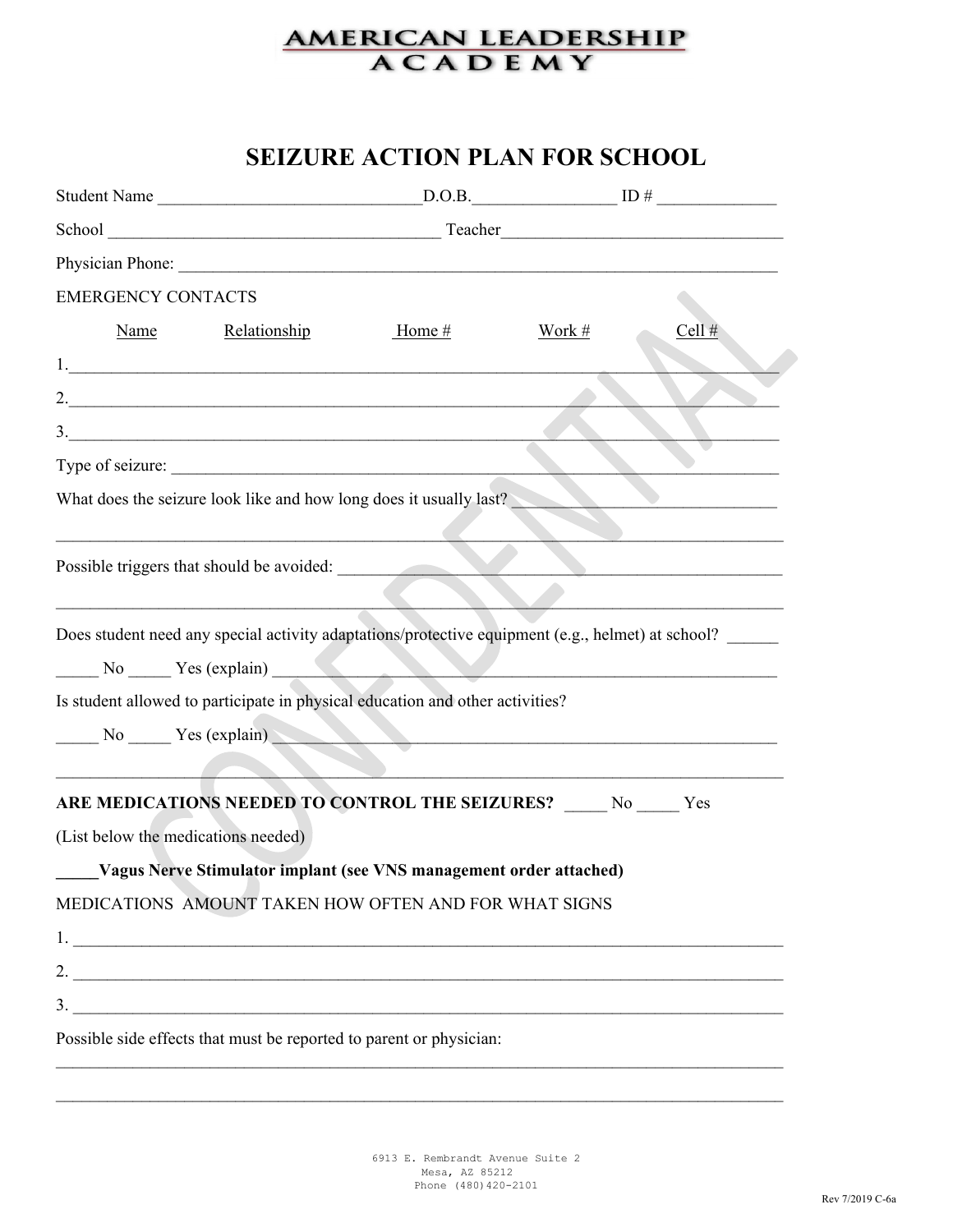#### **IF GENERALIZED SEIZURE OCCURS:**

- 1. If falling, assist student to floor, turn to side.
- 2. Loosen clothing at neck and waist; protect head from injury.
- 3. Clear away furniture and other objects from area.
- 4. Have another classroom adult direct students away from area.

#### 5. **TIME THE SEIZURE.**

6. Allow seizure to run its course; **DO NOT** restrain or insert anything into student's mouth. Do not try to stop purposeless behavior.

7. During a general or grand mal seizure expect to see pale or bluish discoloration of the skin or lips. Expect to hear noisy breathing.

#### **IF SMALLER SEIZURE OCCURS (e.g., lip smacking, behavior outburst, staring, twitching of mouth or hands)**

1. Assist student to comfortable, sitting position.

#### 2. **TIME THE SEIZURE.**

3. Stay with student, speak gently, and help student get back on task following seizure.

#### **IF STUDENT EXHIBITS**:

- 1. Absence of breathing or pulse.
- 2. Seizure of 10 minutes or greater duration.

3. Two or more consecutive (without a period of consciousness between) seizures which total 10 minutes or greater.

4. Continued unusually pale or bluish skin or lips or noisy breathing after the seizure has stopped.

#### **INTERVENTION:**

1. **Call 911**.

#### 2. **START CPR for absent breathing or pulse.**

#### **WHEN SEIZURE COMPLETED:**

1. Reorient and assure student.

- a. Assist change into clean clothing if necessary.
- b. Allow student to sleep, as desired, after seizure.
- c. Allow student to eat, as desired, once fully alert and oriented.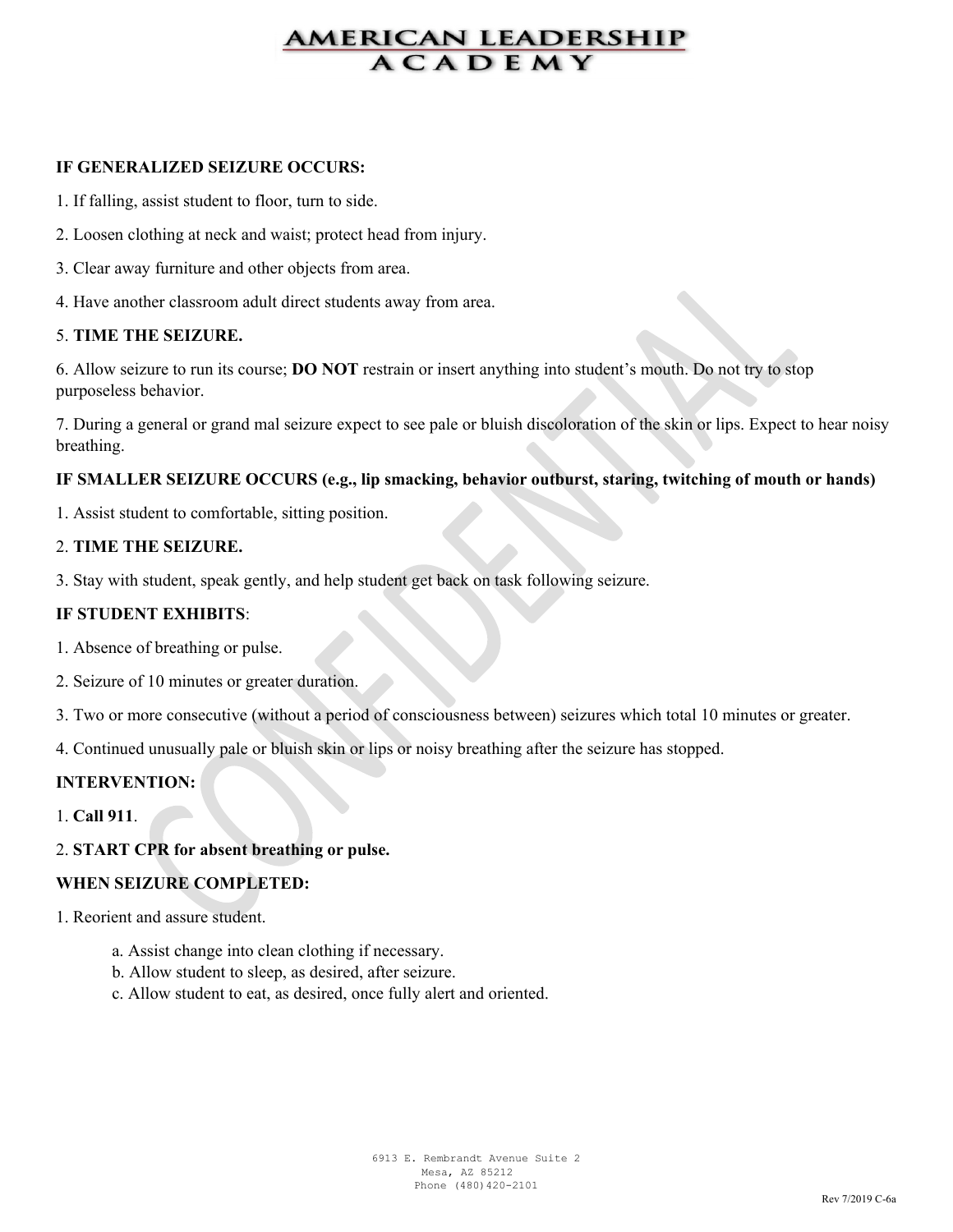2. A student recovering from a generalized seizure may manifest abnormal behavior such as incoherent speech, extreme restlessness, and confusion. This may last from five minutes to hours.

|                                                     | 3. Inform parent immediately of seizure via telephone conversation if:                                                 |                                                                                                                                                                                                                                                                                                                                                                                                                                                                                |
|-----------------------------------------------------|------------------------------------------------------------------------------------------------------------------------|--------------------------------------------------------------------------------------------------------------------------------------------------------------------------------------------------------------------------------------------------------------------------------------------------------------------------------------------------------------------------------------------------------------------------------------------------------------------------------|
|                                                     | b. Seizure meets criteria for 911 emergency call.<br>c. Student has not returned to "normal self" after 30-60 minutes. | a. Seizure is different from usual type or frequency or has not occurred at school in past month.                                                                                                                                                                                                                                                                                                                                                                              |
|                                                     | 4. Record seizure on Seizure Activity Log.                                                                             |                                                                                                                                                                                                                                                                                                                                                                                                                                                                                |
|                                                     | If you want additional care given, describe action here:                                                               |                                                                                                                                                                                                                                                                                                                                                                                                                                                                                |
|                                                     | If symptoms are                                                                                                        |                                                                                                                                                                                                                                                                                                                                                                                                                                                                                |
|                                                     |                                                                                                                        |                                                                                                                                                                                                                                                                                                                                                                                                                                                                                |
|                                                     |                                                                                                                        | (medication/dose/route)                                                                                                                                                                                                                                                                                                                                                                                                                                                        |
|                                                     |                                                                                                                        |                                                                                                                                                                                                                                                                                                                                                                                                                                                                                |
|                                                     | Physician Signature                                                                                                    |                                                                                                                                                                                                                                                                                                                                                                                                                                                                                |
|                                                     | Print Name                                                                                                             |                                                                                                                                                                                                                                                                                                                                                                                                                                                                                |
|                                                     | academic success and emergency plan as determined by the nurse.                                                        | I want this plan implemented for my child, see the state of the state of the state of the state of the state of the state of the state of the state of the state of the state of the state of the state of the state of the st<br>permission for exchange of confidential information contained in the record of my child between the nurse and physician<br>and my signature is an informed consent to share this medical information with school staff as a need to know for |
| Parent/Guardian Signature:                          |                                                                                                                        | Date:                                                                                                                                                                                                                                                                                                                                                                                                                                                                          |
| Approved by School Nurse<br>School Nurse Signature: |                                                                                                                        | Date:                                                                                                                                                                                                                                                                                                                                                                                                                                                                          |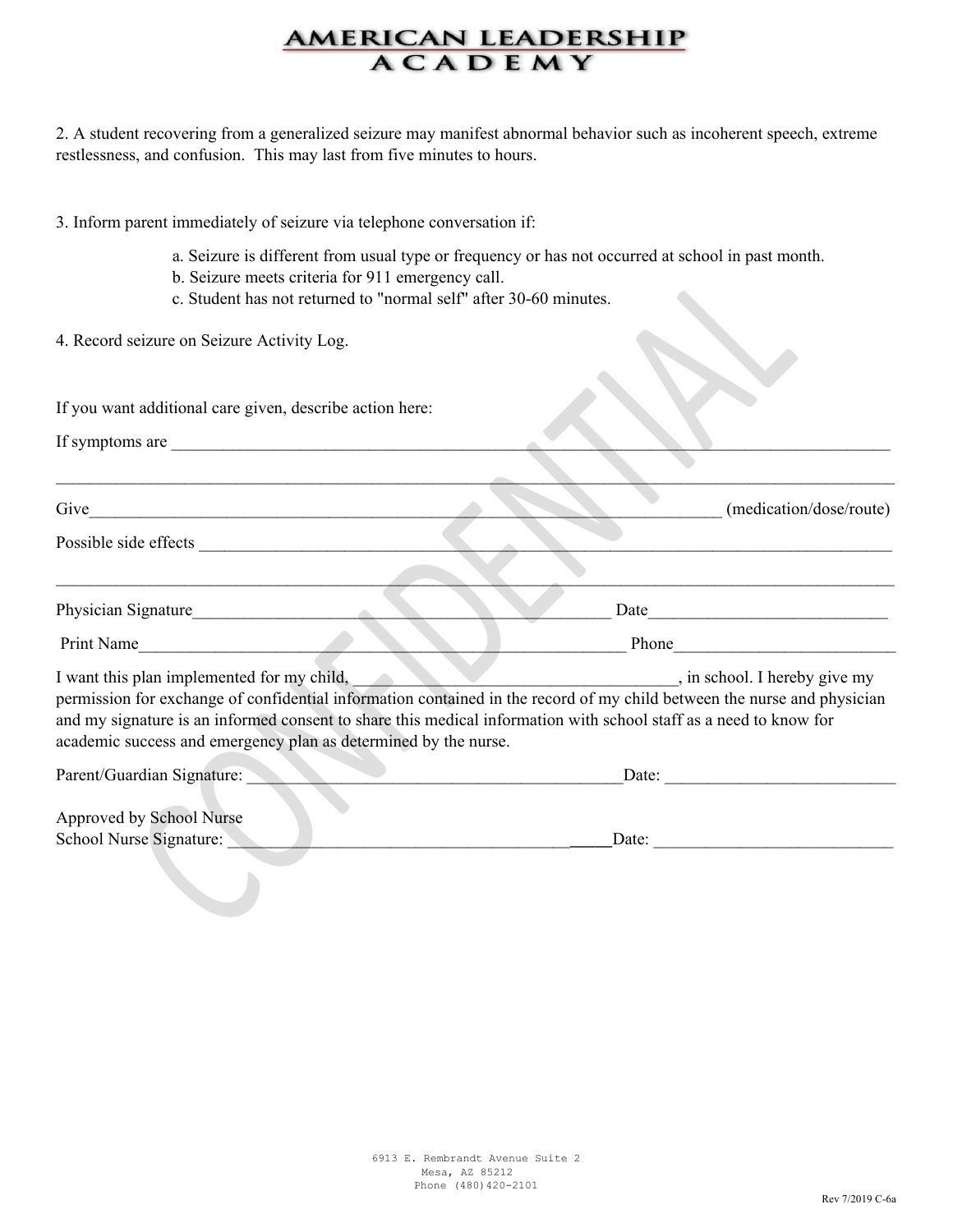### **MEDICATION PRESCRIBER/PARENT AUTHORIZATION FOR VAGUS NERVE STIMULATOR (VNS)**

| <b>STUDENT INFORMATION</b>                                                                                                                                                                                        |                          |                                                   |      |  |
|-------------------------------------------------------------------------------------------------------------------------------------------------------------------------------------------------------------------|--------------------------|---------------------------------------------------|------|--|
| Date of Birth: //// Grade Teacher                                                                                                                                                                                 |                          |                                                   |      |  |
| Known drug allergies/reactions If drug allergies, list:                                                                                                                                                           |                          | Weight:                                           | lbs. |  |
|                                                                                                                                                                                                                   | PRESCRIBER AUTHORIZATION | (To be completed by licensed healthcare provider) |      |  |
| START DATE: STOP DATE:                                                                                                                                                                                            |                          |                                                   |      |  |
| Procedure: Swiping magnet over student's VNS                                                                                                                                                                      |                          |                                                   |      |  |
| <b>Reason for procedure:</b> To shorten duration of, or stop, seizure activity.                                                                                                                                   |                          |                                                   |      |  |
| How & frequency r/t swipe delivery: Swipe magnet over VNS for full 1-2 second time period, at onset of seizure activity.                                                                                          |                          |                                                   |      |  |
|                                                                                                                                                                                                                   |                          |                                                   |      |  |
| If magnet is held in place over the VNS for longer than 60 seconds at one time, the generator will be turned off until the<br>magnet is removed. Once magnet is removed, the device will resume its normal cycle. |                          |                                                   |      |  |
| Do you recommend the magnet be kept "on person" by the student? $\Box$ Yes $\Box$ No<br>If "no", storage location of magnet will be identified in student's Individualized Healthcare Plan.                       |                          |                                                   |      |  |
| <b>Potential Contradictions/Adverse Reactions:</b>                                                                                                                                                                |                          |                                                   |      |  |
|                                                                                                                                                                                                                   |                          |                                                   |      |  |
| <b>Printed Name of Licensed Healthcare Provider</b>                                                                                                                                                               |                          |                                                   |      |  |
| <b>Signature of Licensed Healthcare Provider</b>                                                                                                                                                                  | <b>Date</b>              | <b>Phone</b>                                      | Fax  |  |
| $\mathbb{R}$                                                                                                                                                                                                      | PARENT AUTHORIZATION     |                                                   |      |  |

I authorize the School Nurse, the registered nurse (RN) or licensed practical nurse (LPN) to assist my child in the above procedure, and to delegate to trained, unlicensed school personnel, the task of assisting my child with the above prescribed procedure, in accordance with administrative code practice rules. I understand that additional parent/prescriber signed statements will be necessary if the procedure is changed. I also authorize the School Nurse to talk with the licensed healthcare provider should a question come up about the procedure. Procedure equipment or supplies must be registered with the school nurse or his/her designee.

**Signature of Parent Date** Phone

 $\_$  ,  $\_$  ,  $\_$  ,  $\_$  ,  $\_$  ,  $\_$  ,  $\_$  ,  $\_$  ,  $\_$  ,  $\_$  ,  $\_$  ,  $\_$  ,  $\_$  ,  $\_$  ,  $\_$  ,  $\_$  ,  $\_$  ,  $\_$  ,  $\_$  ,  $\_$  ,  $\_$  ,  $\_$  ,  $\_$  ,  $\_$  ,  $\_$  ,  $\_$  ,  $\_$  ,  $\_$  ,  $\_$  ,  $\_$  ,  $\_$  ,  $\_$  ,  $\_$  ,  $\_$  ,  $\_$  ,  $\_$  ,  $\_$  ,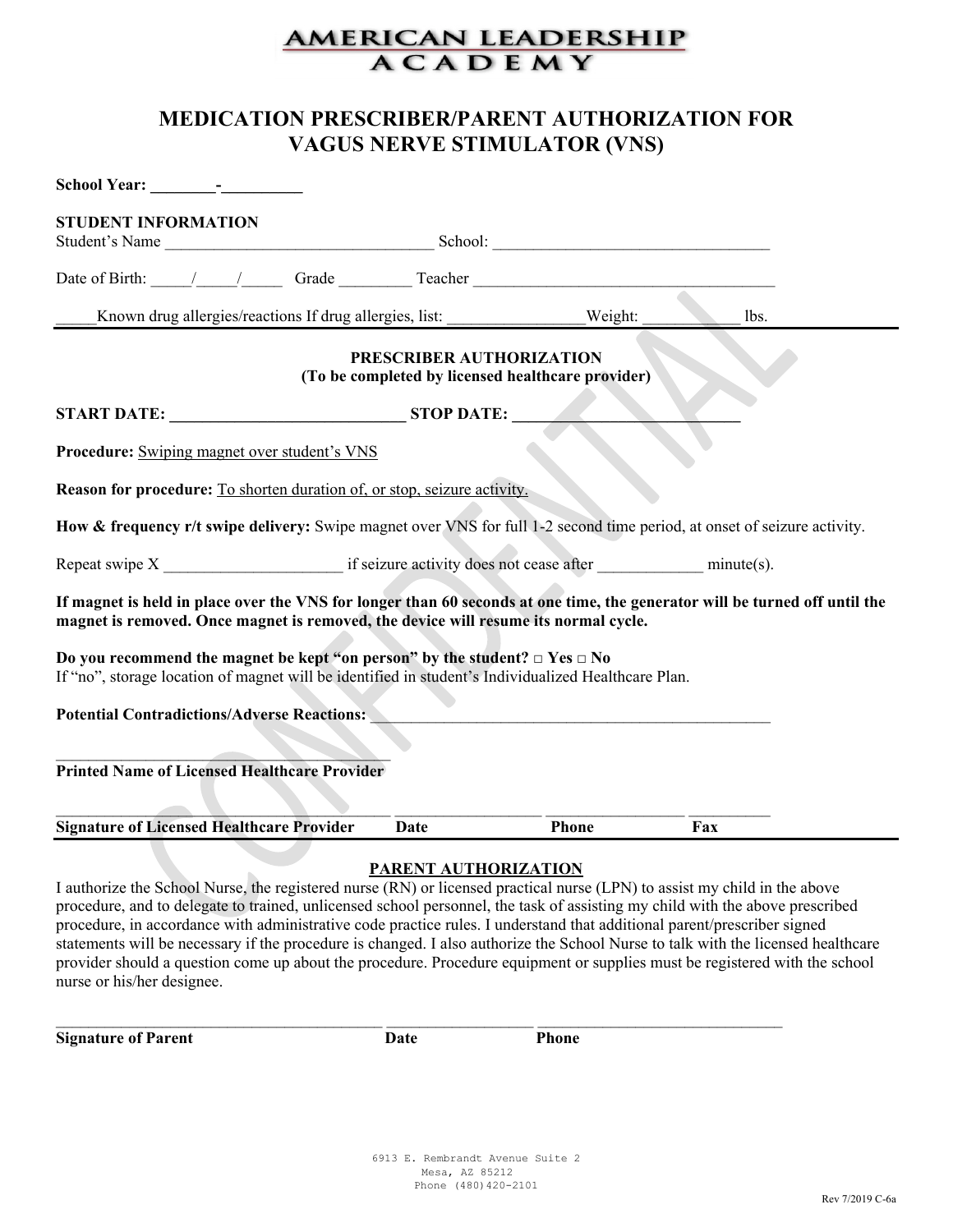### **Letter to Parent Regarding Administration of Medication in School**

#### Dear Parent:

Our school has a written policy to assure the safe administration of medication to students during the school day. If your child must have medication of any type, including over the counter drugs given during school hours, you have the following choices:

- 1. You may come to school and give the medication to your child at the appropriate time(s).
- 2. You may obtain a copy of a medication form *Request for Medication Administration in School* from the school nurse or school secretary. Take the form to your child's doctor and have him/her complete the form by listing the medication(s) needed, dosage, and number of times per day the medication is to be administered. This form must be completed by the physician for all prescription drugs and naturopathic remedies, the form must be signed by the doctor and by you, the parent or guardian. Prescription medicines must be brought to school in a pharmacylabeled bottle which contains instructions on how and when the medication is to be given. Over the counter drugs must be received in the original container, labeled with your child's name, and will be administered according to the written instructions on the label.

#### *(Please read initial and sign page 2, Parent/Guardian responsibilities)*

- 3. You may discuss with your doctor an alternative schedule for administering medication (i.e. outside of school hours)
- 4. Self-Medication: Students requiring medication for asthma, anaphylactic reactions (or both), and diabetes may self-medicate with physician authorization, parent permission and a student agreement for self-carried medication. Students must demonstrate the necessary knowledge and developmental maturity to safely assume responsibility for and management of self-carry medications.
- 5. School personnel will not administer any prescription medication or naturopathic remedy to a student unless the school has received a completed *Request for Medication Administration in School* form that has been signed by both doctor and parent/guardian, and the medication has been received in an appropriately labeled container. If you have questions about the policy, or other issues related to the administration of medication at schools, please contact the school nurse

\_\_\_\_\_\_\_\_\_\_\_\_\_\_\_\_\_\_\_\_\_\_\_\_\_\_\_\_\_\_\_\_\_\_\_\_\_\_\_\_\_\_\_\_\_\_\_\_\_\_\_\_\_\_\_\_\_\_\_\_\_\_\_\_\_\_\_\_\_\_\_\_\_\_\_\_\_\_\_\_\_\_\_\_\_

**\_\_\_\_\_\_\_\_\_\_\_\_\_\_\_\_\_\_\_\_\_\_\_\_\_\_\_\_\_\_\_\_\_\_\_\_\_\_\_\_\_\_\_\_\_\_\_\_\_\_\_\_\_\_\_\_\_\_\_\_\_\_\_\_\_\_\_\_\_\_\_\_\_\_\_\_\_\_\_\_\_\_\_\_\_**

Thank you for your cooperation,

**School Nurse Date**

**Director Date**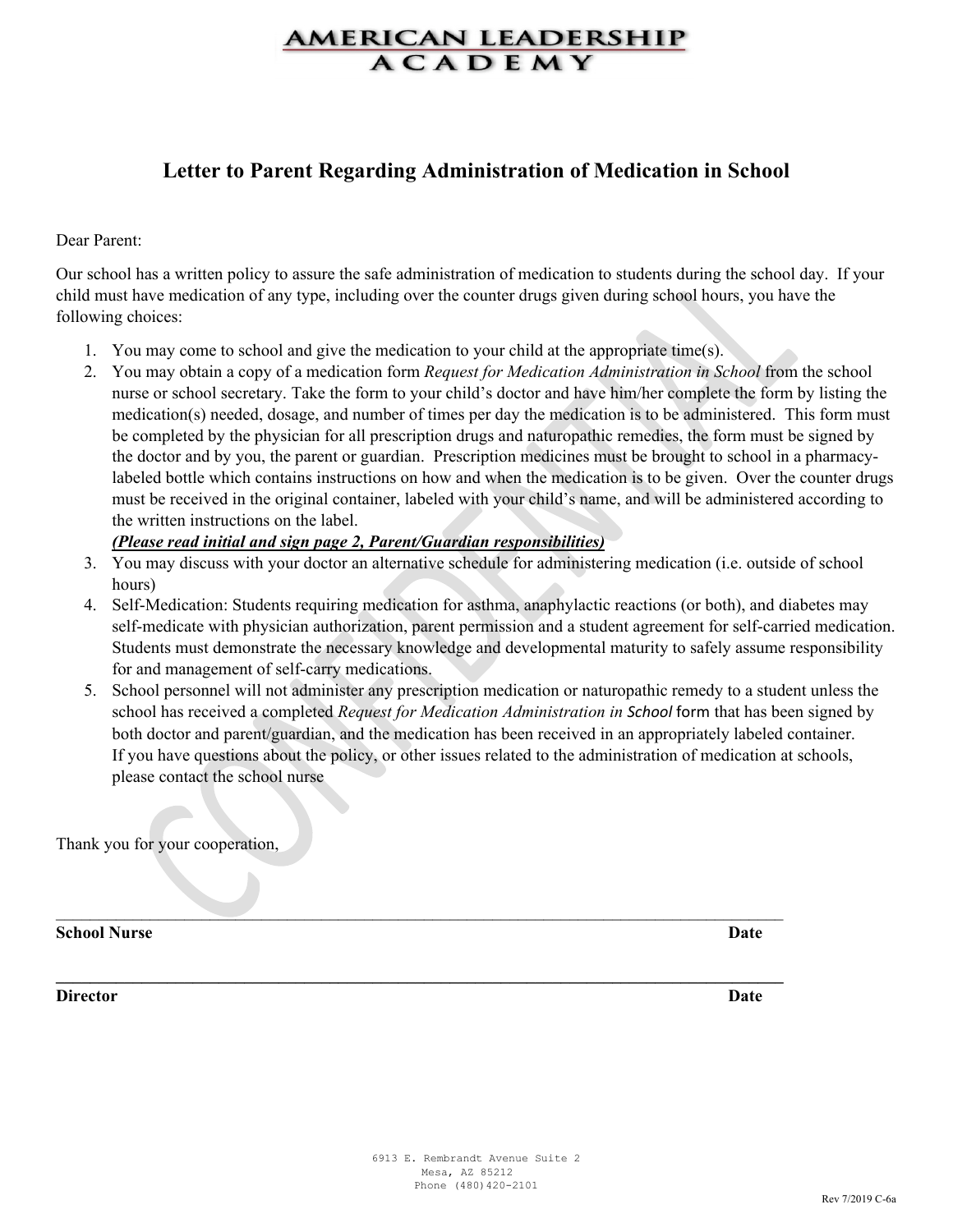## **The Responsibility of the Parent or Legal Guardian**

- 1. Limit the medications that must be given during the school day to those necessary in order to maintain the child at school.
- 2. Parents may choose to administer the medication at school themselves.
- 3.\_\_\_\_\_ Medication must be delivered to the Health Office **by the parent or other responsible delegated adult**.
- Provide a written request for school personnel to administer the medication. This should be in the form of a request/permission form *Request for Medication Administration in School* form. Return completed form to school.
- 5.\_\_\_\_\_ A separate parent request/permission form must be completed for each medication given at school.
- 6.\_\_\_\_\_The *Request for Medication Administration in School* form must be signed by a health care provider licensed to prescribe medications and include the following details:
	- a. Name of child and name of medication
	- b. Dose, route and time of medication to be given
	- c. Any special instructions about the child receiving the medication or about the medicine itself.
	- d. Start and Stop date of the medication
	- e. Possible side effects and/or adverse reactions to the medication
	- g. Name of the health care provider and how to locate or communicate with him or her if necessary
- 7.\_\_\_\_\_ Provide the school with a new *Request for Medication Administration in School* form when there are any changes to the above details.
- 8.\_\_\_\_\_ Provide each medication in a separate pharmacy-labeled container that includes the child's name, name of the medication, the exact dose to be given, the number of doses in the original container, the time the medication is to be given, how it is to be administered, and the expiration date of the medication.

 *Note: The parent should request of the pharmacist to provide two labeled containers – one for home use and one for school use – if child needs to be given medication both at home and at school.*

- 9. Provide the school with new, labeled containers when dosage or medication changes are prescribed.
- 10. Over the counter medications administered at school should be provided in their original packaging labeled with the student's name.
- 11. Over the counter medications will be dispensed by health office personnel to students who have written permission from a parent or guardian to receive medication at school, as needed, for a maximum of three consecutive days. To ensure that use of this medication is not masking symptoms of a serious condition in the student, a healthcare provider's order must be submitted to the school health office for administration beyond this three-day period. OTC medications will not be dispensed during the first and last hours of the school day unless approved on a case by case basis.
- 12 For the protection of all, students are not permitted to have medications in their possession—with the exception of inhalers, EpiPens and diabetic medications and supplies, for which written permission has been given by the child's physician and parents.
- 13. Retrieve all unused medications from school when medications are discontinued, and/or at end of school year (According to ALA policy) medications will be discarded 3 days from the end of the school year. Medications will not be sent home with students.

\_\_\_\_\_\_\_\_\_\_\_\_\_\_\_\_\_\_\_\_\_\_\_\_\_\_\_\_\_\_\_\_\_\_\_\_\_\_\_\_\_\_\_\_\_\_\_\_\_\_\_\_\_\_\_\_\_\_\_\_\_\_\_\_\_\_\_\_\_\_\_\_\_\_\_\_\_\_\_\_\_\_\_\_\_\_\_\_\_\_\_\_\_\_\_\_\_\_\_\_\_\_\_\_\_\_\_\_\_\_\_\_\_

14. Maintain communication with staff regarding any changes to the medical treatment or child's need at school.

**Parent Signature Date**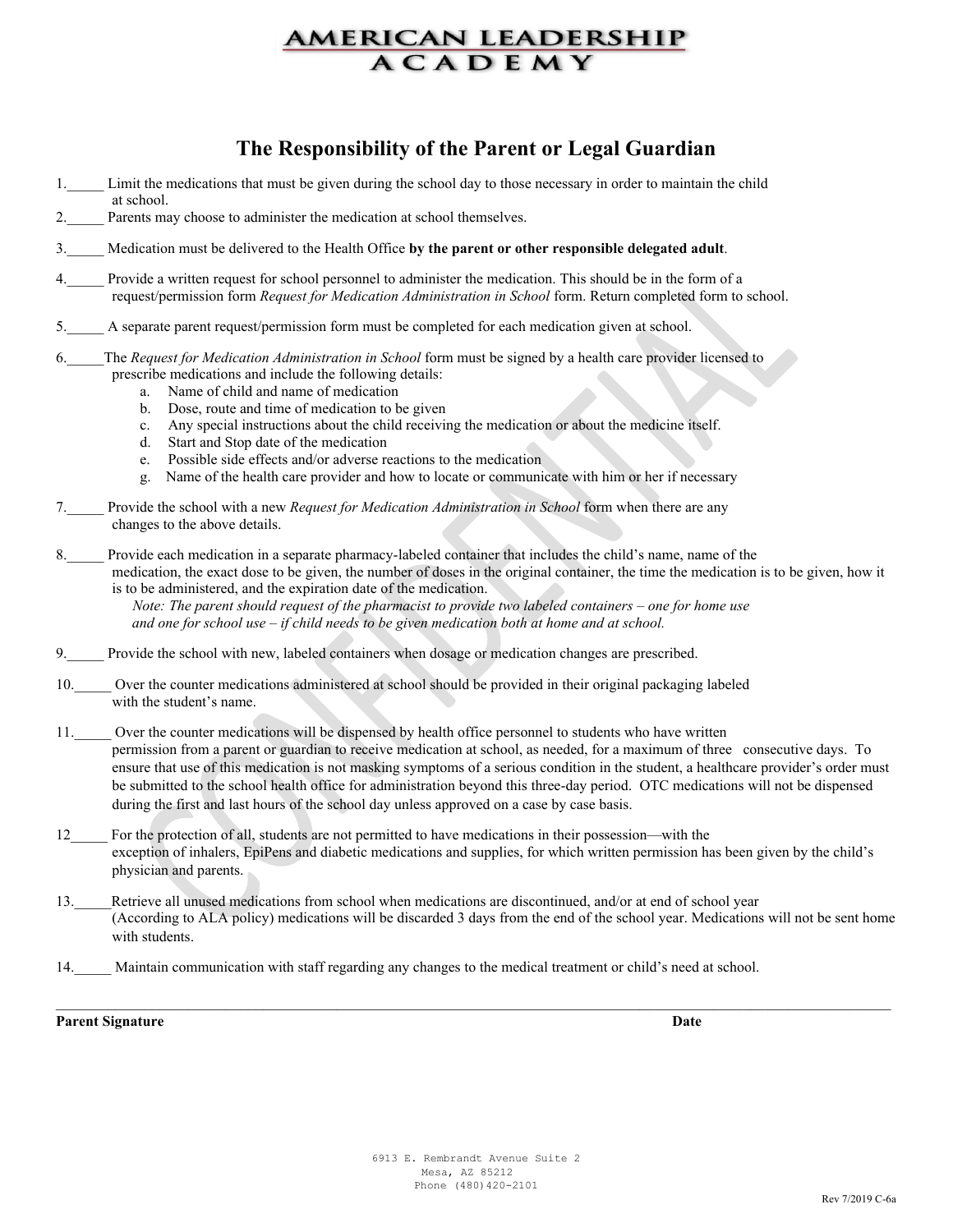### **Request for Medication Administration in School**

| To be completed by physician                                                                                                               |                                                                                                                                                                                                                                |
|--------------------------------------------------------------------------------------------------------------------------------------------|--------------------------------------------------------------------------------------------------------------------------------------------------------------------------------------------------------------------------------|
|                                                                                                                                            |                                                                                                                                                                                                                                |
|                                                                                                                                            |                                                                                                                                                                                                                                |
|                                                                                                                                            |                                                                                                                                                                                                                                |
|                                                                                                                                            |                                                                                                                                                                                                                                |
| specific concern regarding administration.<br>Significant Information (include side effects, toxic reactions, reactions if omitted, etc.): | Note: Medication will be given as close to prescribed time as possible but may be given up to one hour before or after prescribed time. Please advise if there is a time                                                       |
|                                                                                                                                            |                                                                                                                                                                                                                                |
|                                                                                                                                            | Address:                                                                                                                                                                                                                       |
| <b>Physician Contact Information:</b> Phone:                                                                                               |                                                                                                                                                                                                                                |
| Physician's Signature:                                                                                                                     | Date: the contract of the contract of the contract of the contract of the contract of the contract of the contract of the contract of the contract of the contract of the contract of the contract of the contract of the cont |
|                                                                                                                                            | I haraby give permission for my child (named above) to reseive medication during school hours; administered by the health                                                                                                      |

*I hereby give permission for my child (named above) to receive medication during school hours; administered by the health aide or director appointed staff. The medication will be furnished by me in the original container, labeled with the child's name and is to be given as stated above. I understand that medication will NOT be accepted if brought in by my child or is loose in a baggie, envelope or other container. I will count the medication with the staff and co-sign off on the medication. I give my consent to American Leadership Academy to contact the prescribing physician and exchange relevant medical information to clarify this medication order. I hereby release the School Board and their agents and employees from all liability that may result from my child taking this medication.*

#### Parent/Guardian signature **Letter and Secure 2018** and 2018 and 2018 and 2018 and 2018 and 2018 and 2018 and 201

Please document medication count *with parent present* below:

| Date | <b>Medication Name</b> | <b>Count</b> Expiration<br>Date | Parent signature | <b>Employee</b><br>initials |
|------|------------------------|---------------------------------|------------------|-----------------------------|
|      |                        |                                 |                  |                             |
|      |                        |                                 |                  |                             |
|      |                        |                                 |                  |                             |
|      |                        |                                 |                  |                             |
|      |                        |                                 |                  |                             |
|      |                        |                                 |                  |                             |
|      |                        |                                 |                  |                             |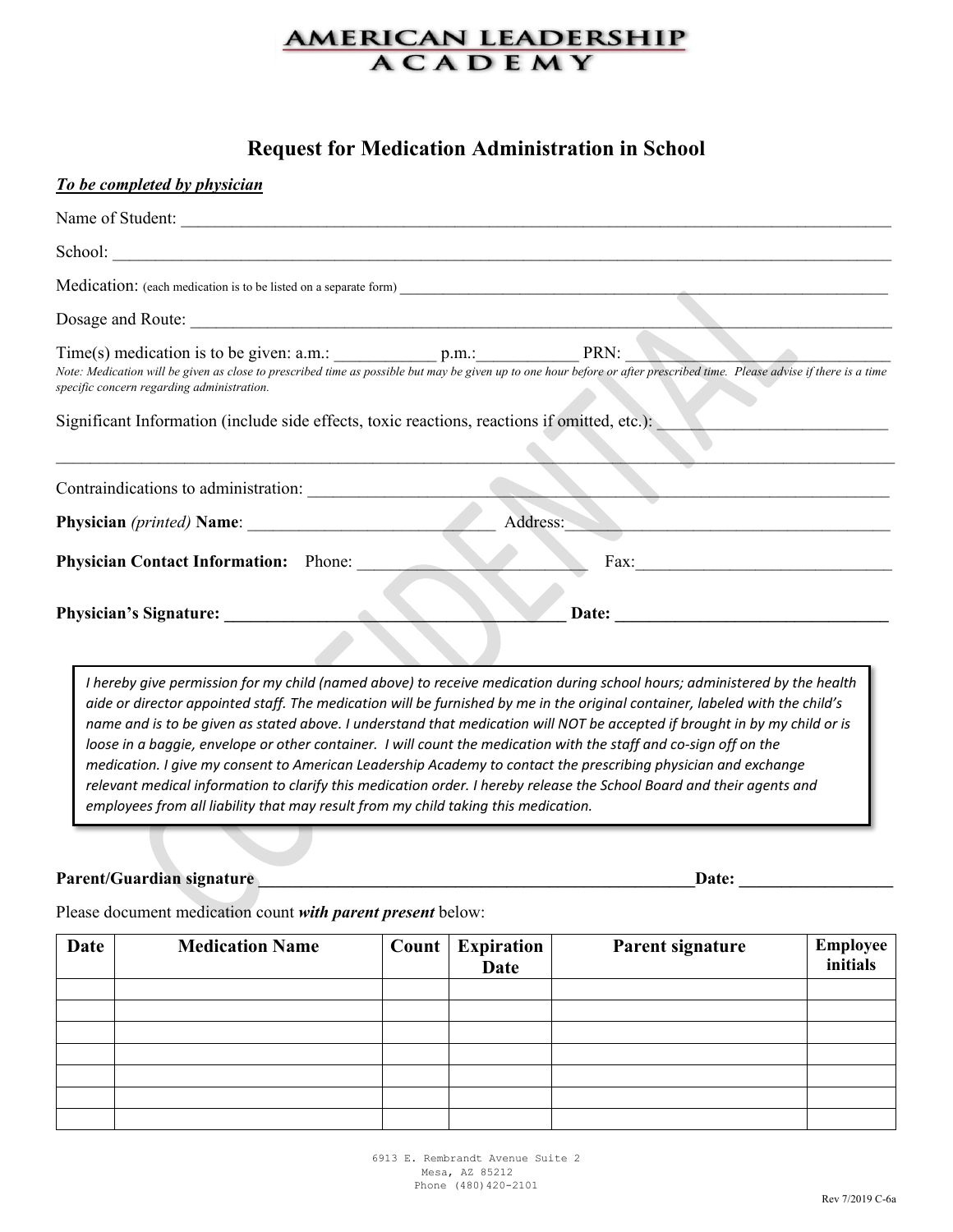## **Medication Administration Record (2020-2021)**

*A separate sheet is used for each medication or treatment*

|                | Key $\sum_{\mathcal{B}}$ : A=Absent FT= Field Trip NS= No Show NM= No Medication in office RF= Refused ED= Early Dismissal |             |     |            |     |            |            |                          |                |            |
|----------------|----------------------------------------------------------------------------------------------------------------------------|-------------|-----|------------|-----|------------|------------|--------------------------|----------------|------------|
|                | <b>AUG</b>                                                                                                                 | <b>SEPT</b> | OCT | <b>NOV</b> | DEC | <b>JAN</b> | <b>FEB</b> | <b>MARCH</b>             | $\mbox{APRIL}$ | <b>MAY</b> |
| $\mathbf{1}$   |                                                                                                                            |             |     |            |     |            |            | $\bigcirc$               |                |            |
| $\overline{2}$ |                                                                                                                            |             |     |            |     |            |            |                          |                |            |
| $\overline{3}$ |                                                                                                                            |             |     |            |     |            |            |                          |                |            |
| $\overline{4}$ |                                                                                                                            |             |     |            |     |            |            |                          |                |            |
| 5              |                                                                                                                            |             |     |            |     |            |            |                          |                |            |
| 6              |                                                                                                                            |             |     |            |     |            |            |                          | e e            |            |
| $\overline{7}$ |                                                                                                                            |             |     |            |     |            |            |                          |                |            |
| $8\,$          |                                                                                                                            |             |     |            |     |            |            |                          |                |            |
| 9              |                                                                                                                            |             |     |            |     |            |            |                          |                |            |
| $10\,$         |                                                                                                                            |             |     |            |     |            |            | $\overline{\phantom{0}}$ |                |            |
| 11             |                                                                                                                            |             |     |            |     |            |            |                          |                |            |
| 12             |                                                                                                                            |             |     |            |     |            |            |                          |                |            |
| 13             |                                                                                                                            |             |     |            |     |            |            |                          |                |            |
| 14             |                                                                                                                            |             |     |            |     |            |            |                          |                |            |
| 15             |                                                                                                                            |             |     |            |     |            |            |                          |                |            |
| 16             |                                                                                                                            |             |     |            |     |            |            |                          |                |            |
| 17             |                                                                                                                            |             |     |            | c.  |            |            |                          |                |            |
| $18\,$         |                                                                                                                            |             |     |            |     |            |            |                          |                |            |
| 19             |                                                                                                                            |             |     |            |     |            |            |                          |                |            |
| $20\,$         |                                                                                                                            |             |     |            |     |            |            |                          |                |            |
| 21<br>22       |                                                                                                                            |             |     |            |     |            |            |                          |                |            |
| 23             |                                                                                                                            |             |     |            |     |            |            |                          |                |            |
| 24             |                                                                                                                            |             |     |            |     |            |            |                          |                |            |
| 25             |                                                                                                                            |             |     |            |     |            |            |                          |                |            |
| $26\,$         |                                                                                                                            |             |     |            |     |            |            |                          |                |            |
| $27\,$         |                                                                                                                            |             |     |            |     |            |            |                          |                |            |
| 28             |                                                                                                                            |             |     |            |     |            |            |                          |                |            |
|                |                                                                                                                            |             |     |            |     |            |            |                          |                |            |
|                |                                                                                                                            |             |     |            |     |            |            |                          |                |            |
| 29<br>30       |                                                                                                                            |             |     |            |     |            |            |                          |                |            |

Additional Daily Administrations (PRN Meds only):

| Date | Time | Person Administering (Name & Initials) |
|------|------|----------------------------------------|
|      |      |                                        |
|      |      |                                        |
|      |      |                                        |
|      |      |                                        |